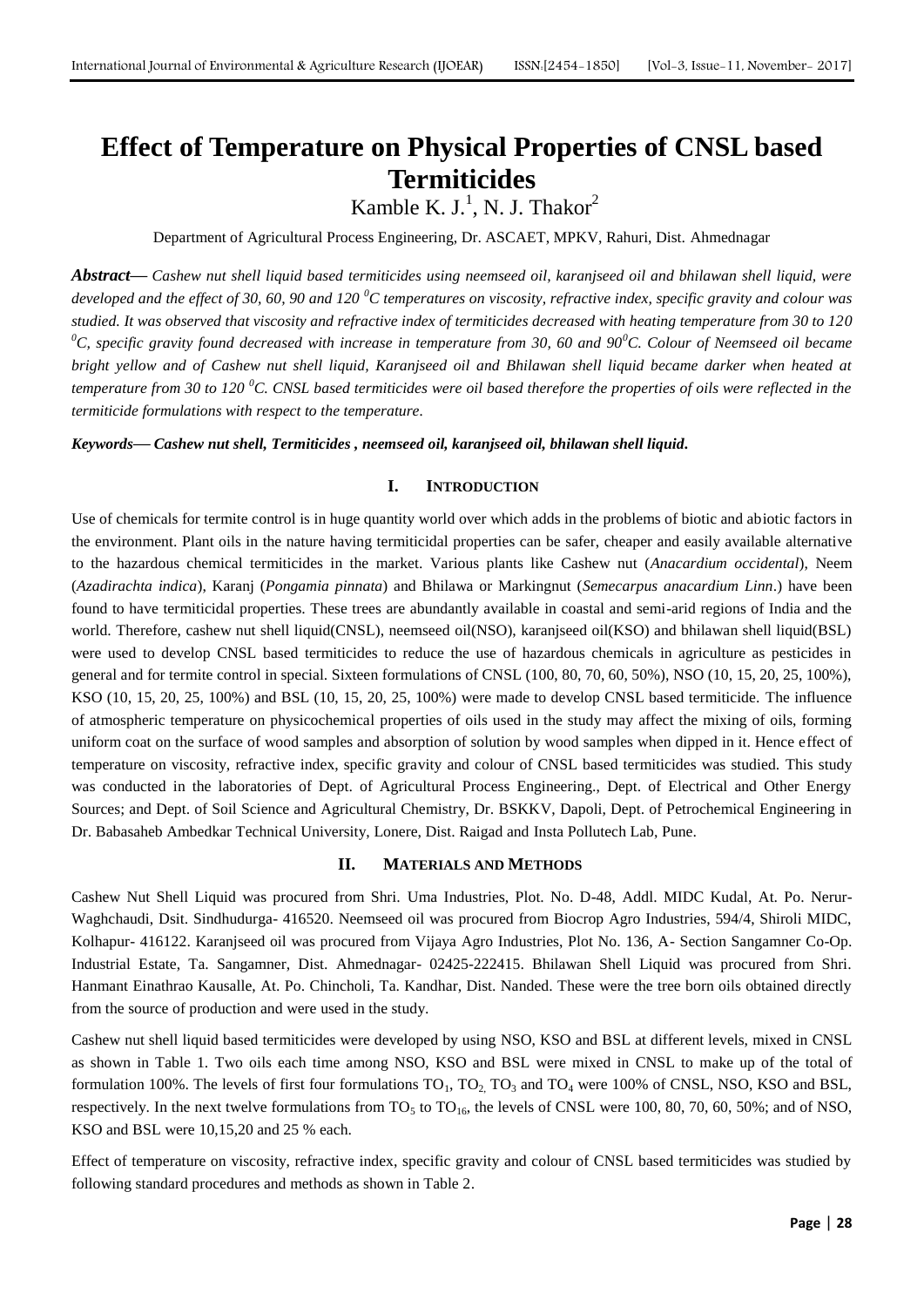|                |                     | Oils             |                  |                                         |                  |  |  |  |  |  |
|----------------|---------------------|------------------|------------------|-----------------------------------------|------------------|--|--|--|--|--|
| No.            | <b>Treatment</b>    | CNSL(%)          | NSO (%)          | $\text{KSO} \left( \frac{9}{6} \right)$ | BSL $(\% )$      |  |  |  |  |  |
| $\mathbf{1}$   | TO <sub>1</sub>     | 100              | $\boldsymbol{0}$ | $\boldsymbol{0}$                        | $\boldsymbol{0}$ |  |  |  |  |  |
| $\overline{2}$ | TO <sub>2</sub>     | $\boldsymbol{0}$ | 100              | $\boldsymbol{0}$                        | $\boldsymbol{0}$ |  |  |  |  |  |
| $\mathfrak{Z}$ | TO <sub>3</sub>     | $\boldsymbol{0}$ | $\boldsymbol{0}$ | 100                                     | $\boldsymbol{0}$ |  |  |  |  |  |
| $\overline{4}$ | TO <sub>4</sub>     | $\boldsymbol{0}$ | $\boldsymbol{0}$ | $\boldsymbol{0}$                        | 100              |  |  |  |  |  |
| 5              | TO <sub>5</sub>     | 80               | 10               | 10                                      | $\boldsymbol{0}$ |  |  |  |  |  |
| $\sqrt{6}$     | TO <sub>6</sub>     | 80               | 10               | $\boldsymbol{0}$                        | $10\,$           |  |  |  |  |  |
| $\overline{7}$ | TO <sub>7</sub>     | 80               | $\boldsymbol{0}$ | 10                                      | $10\,$           |  |  |  |  |  |
| $8\,$          | TO <sub>8</sub>     | 70               | 15               | 15                                      | $\boldsymbol{0}$ |  |  |  |  |  |
| 9              | TO <sub>9</sub>     | 70               | 15               | $\boldsymbol{0}$                        | 15               |  |  |  |  |  |
| 10             | $TO_{10}$           | 70               | $\boldsymbol{0}$ | 15                                      | 15               |  |  |  |  |  |
| 11             | ${\rm TO}_{11}$     | 60               | 20               | 20                                      | $\boldsymbol{0}$ |  |  |  |  |  |
| 12             | $TO_{12}$           | 60               | 20               | $\boldsymbol{0}$                        | $20\,$           |  |  |  |  |  |
| 13             | TO <sub>13</sub>    | 60               | $\boldsymbol{0}$ | 20                                      | 20               |  |  |  |  |  |
| 14             | ${\rm TO}_{14}$     | 50               | 25               | 25                                      | $\boldsymbol{0}$ |  |  |  |  |  |
| 15             | TO <sub>15</sub>    | 50               | 25               | $\boldsymbol{0}$                        | 25               |  |  |  |  |  |
| 16             | TO <sub>16</sub>    | 50               | $\boldsymbol{0}$ | 25                                      | 25               |  |  |  |  |  |
| 17             | $TO_{17}$ (Control) | $\boldsymbol{0}$ | $\boldsymbol{0}$ | $\boldsymbol{0}$                        | $\boldsymbol{0}$ |  |  |  |  |  |

**TABLE 1 CNSL BASED OIL FORMULATED TERMITICIDES**

*(TO- Treatment of oil formulation, CNSL- Cashew nut shell liquid, NSO- Neemseed oil, KSO- Karanjseed oil, BSL- Bhilawan shell liquid)*

**TABLE 2**

|         | METHODS USED FOR DETERMINATION OF PROPERTIES OF CNSL BASED TERMITICIDES |                            |  |  |  |  |  |  |  |  |  |
|---------|-------------------------------------------------------------------------|----------------------------|--|--|--|--|--|--|--|--|--|
| Sr. No. | <b>Property</b>                                                         | <b>Method</b>              |  |  |  |  |  |  |  |  |  |
|         | Viscosity                                                               | ISO 2555:1989              |  |  |  |  |  |  |  |  |  |
|         | Refractive Index                                                        | AOAC, 2000                 |  |  |  |  |  |  |  |  |  |
|         | Specific Gravity                                                        | AOAC, 2000                 |  |  |  |  |  |  |  |  |  |
|         | Colour                                                                  | I.S. $548$ (Part 1) - 1964 |  |  |  |  |  |  |  |  |  |

# **2.1 Viscosity**

Viscosity is a measure of resistance to flow of a fluid. Although molecules of a fluid are in constant random motion, the velocity in a particular direction is zero unless some force is applied to cause fluid to flow. The magnitude of the force needed to induce flow at a certain velocity is related to the viscosity of a fluid. Viscosity of CNSL based termiticides  $(T_1)$ . TO<sub>16</sub>) was determined at temperatures 30, 60, 90 and 120 <sup>o</sup>C by using Brookfield Viscometer as per the 'ISO 2555:1989' in the laboratory of the Department of Agricultural Process Engineering, Dr. Annasaheb Shinde College of Agricultural Engineering & Technology, MPKV, Rahuri and results are given in the Table 3.

# **2.2 Refractive Index**

The ratio of velocity of light in vacuum to the velocity of light in the oil or fat; more generally, it expresses the ratio between the sine of angle of incidence to the sine of angle of refraction, when a ray of light of known wave length (usually 589.3nm, the mean of D lines of sodium) passes from air into the oil or fat. Effect of temperature on refractive index of CNSL based termiticides  $TO_1$  to  $TO_{16}$ was studied at temperatures 30, 60, 90 and 120  $^{\circ}$ C as per the 'AOAC 2000' in the National Agricultural Innovative Programme Laboratory, CAET, Dr. BSKKV, Dapoli by using Refractometer and results are given in the Table 4.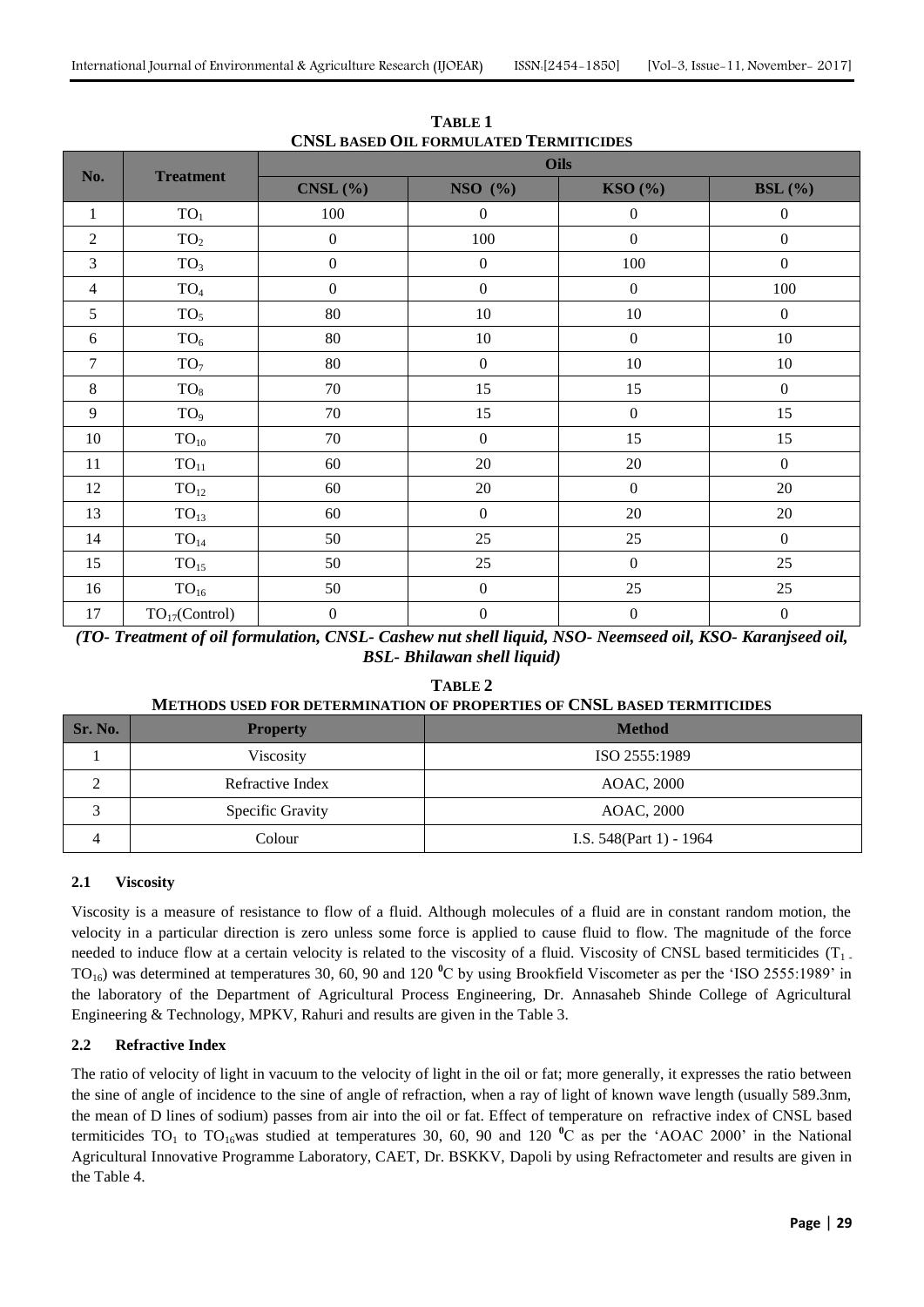|                |                  |                                               |      | <b>Viscosity (cP)</b> |                              |            |                                 |
|----------------|------------------|-----------------------------------------------|------|-----------------------|------------------------------|------------|---------------------------------|
| Sr.<br>No.     | <b>Treatment</b> | <b>Formulation</b><br><b>CNSL:NSO:KSO:BSL</b> |      |                       | <b>Temperature</b> $(^{0}C)$ |            | Response to temperature $(\% )$ |
|                |                  |                                               | 30   | 60                    | 90                           | <b>120</b> |                                 |
| 1              | TO <sub>1</sub>  | 100:0:0:0                                     | 562  | 475                   | 448                          | 395        | 29.72                           |
| $\overline{2}$ | TO <sub>2</sub>  | 0:100:0:0                                     | 89   | 20                    | 10                           | 5          | 94.38                           |
| 3              | TO <sub>3</sub>  | 0:0:100:0                                     | 32   | 12                    | 6                            | 4          | 87.50                           |
| 4              | TO <sub>4</sub>  | 0:0:0:100                                     | 1070 | 890                   | 650                          | 422        | 60.56                           |
| 5              | TO <sub>5</sub>  | 80:10:10:0                                    | 462  | 449                   | 343                          | 321        | 30.52                           |
| 6              | TO <sub>6</sub>  | 80:10:0:10                                    | 673  | 645                   | 489                          | 437        | 35.07                           |
| 7              | TO <sub>7</sub>  | 80:0:10:10                                    | 667  | 621                   | 467                          | 405        | 39.28                           |
| 8              | TO <sub>8</sub>  | 70:15:15:0                                    | 411  | 385                   | 352                          | 318        | 22.63                           |
| 9              | TO <sub>9</sub>  | 70:15:0:15                                    | 727  | 679                   | 438                          | 410        | 43.60                           |
| 10             | $TO_{10}$        | 70:0:15:15                                    | 719  | 688                   | 413                          | 391        | 45.62                           |
| 11             | TO <sub>11</sub> | 60:20:20:0                                    | 361  | 344                   | 310                          | 296        | 18.01                           |
| 12             | TO <sub>12</sub> | 60:20:0:20                                    | 783  | 721                   | 474                          | 419        | 46.49                           |
| 13             | TO <sub>13</sub> | 60:0:20:20                                    | 771  | 705                   | 458                          | 401        | 47.99                           |
| 14             | TO <sub>14</sub> | 50:25:25:0                                    | 311  | 293                   | 267                          | 234        | 24.76                           |
| 15             | $TO_{15}$        | 50:25:0:25                                    | 838  | 782                   | 539                          | 495        | 40.93                           |
| 16             | TO <sub>16</sub> | 50:0:25:25                                    | 824  | 781                   | 516                          | 473        | 42.60                           |

**TABLE 3 EFFECT OF TEMPERATURE ON VISCOSITY OF CNSL BASED TERMITICIDES**

*(TO-Oil Formulation Treatment, CNSL- Cashew nut shell liquid, NSO- Neemseed oil, KSO- Karanjseed oil, BSL- Bhilawan shell liquid)*

# **TABLE 4 EFFECT OF TEMPERATURE ON REFRACTIVE INDEX OF CNSL BASED TERMITICIDES**

| Sr. |                  | <b>Formulation</b> |       | <b>Refractive Index</b>           | <b>Response to</b><br>temperature $(\% )$ |       |      |
|-----|------------------|--------------------|-------|-----------------------------------|-------------------------------------------|-------|------|
| No. | <b>Treatment</b> |                    |       | <b>Temperatures</b> $(^{\circ}C)$ |                                           |       |      |
|     |                  | CNSL:NO:KO:BSL     | 30    | 60                                | 90                                        | 120   |      |
| 1   | TO <sub>1</sub>  | 100:0:0:0          | 1.512 | 1.508                             | 1.486                                     | 1.471 | 2.71 |
| 2   | TO <sub>2</sub>  | 0:100:0:0          | 1.471 | 1.462                             | 1.448                                     | 1.443 | 1.90 |
| 3   | TO <sub>3</sub>  | 0:0:100:0          | 1.423 | 1.411                             | 1.406                                     | 1.391 | 2.25 |
| 4   | TO <sub>4</sub>  | 0:0:0:100          | 1.526 | 1.510                             | 1.504                                     | 1.489 | 2.42 |
| 5   | TO <sub>5</sub>  | 80:10:10:0         | 1.499 | 1.494                             | 1.49                                      | 1.459 | 2.67 |
| 6   | TO <sub>6</sub>  | 80:10:0:10         | 1.510 | 1.504                             | 1.499                                     | 1.469 | 2.72 |
| 7   | TO <sub>7</sub>  | 80:0:10:10         | 1.505 | 1.499                             | 1.495                                     | 1.464 | 2.72 |
| 8   | TO <sub>8</sub>  | 70:15:15:0         | 1.491 | 1.486                             | 1.481                                     | 1.453 | 2.55 |
| 9   | TO <sub>9</sub>  | 70:15:0:15         | 1.507 | 1.501                             | 1.495                                     | 1.468 | 2.59 |
| 10  | $TO_{10}$        | 70:0:15:15         | 1.500 | 1.494                             | 1.489                                     | 1.46  | 2.67 |
| 11  | TO <sub>11</sub> | 60:20:20:0         | 1.496 | 1.479                             | 1.473                                     | 1.448 | 3.21 |
| 12  | TO <sub>12</sub> | 60:20:0:20         | 1.506 | 1.499                             | 1.493                                     | 1.467 | 2.59 |
| 13  | TO <sub>13</sub> | 60:0:20:20         | 1.507 | 1.489                             | 1.485                                     | 1.457 | 3.32 |
| 14  | TO <sub>14</sub> | 50:25:25:0         | 1.479 | 1.472                             | 1.465                                     | 1.814 | 3.04 |
| 15  | $TO_{15}$        | 50:25:0:25         | 1.505 | 1.497                             | 1.49                                      | 1.467 | 2.52 |
| 16  | TO <sub>16</sub> | 50:0:25:25         | 1.492 | 1.483                             | 1.479                                     | 1.454 | 2.55 |

*(TO-Oil Formulation Treatment, CNSL- Cashew nut shell liquid, NSO- Neemseed oil, KSO- Karanjseed oil, BSL- Bhilawan shell liquid)*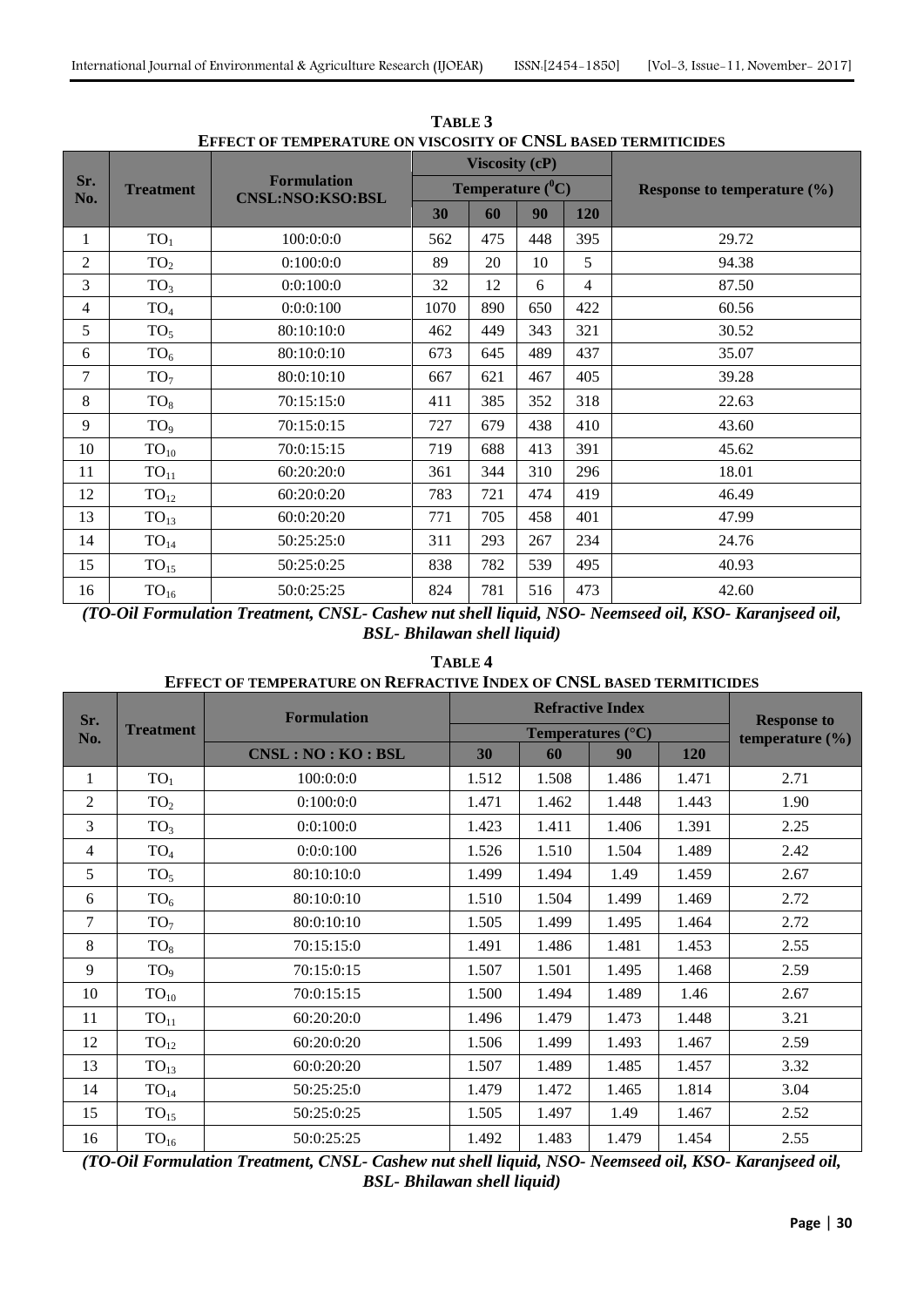#### **2.3 Specific Gravity**

Specific gravity is the ratio of weight of termiticide at 30  $^0$ C to the weight of water at 30  $^0$ C. Specific gravity of CNSL based termiticides  $TO_1$  to  $TO_{16}$ was determined at different temperatures 30, 60 and 90  $^0C$ , as per the 'AOAC, 2000 in the laboratory of Soil Science and Agricultural Chemistry, College of Agriculture, Dr. BSKKV, Dapoli by the formula given below

Specific gravity of terminate at 30 
$$
^0C = \frac{A-B}{C-D}
$$
 (1)

Where,

A = weight in gm of specific gravity bottle with termiticide at 30  $^{\circ}$ C

B = weight in gm of specific gravity bottle at  $30^0C$ 

 $C$  = weight in gm of specific gravity bottle with water at 30  $^{\circ}C$ 

Results of specific gravity are shown in the Table 5.

| Sr.            |                  | <b>Formulation</b>   |       | <b>Specific Gravity</b>          | <b>Response to</b><br>temperature |      |
|----------------|------------------|----------------------|-------|----------------------------------|-----------------------------------|------|
| No.            | <b>Treatment</b> |                      |       | <b>Temperature</b> $(^{\circ}C)$ | (%)                               |      |
|                |                  | CNSL : NO : KO : BSL | 30    | 60                               | 90                                |      |
| 1              | TO <sub>1</sub>  | 100:0:0:0            | 0.948 | 0.942                            | 0.939                             | 0.94 |
| $\overline{2}$ | TO <sub>2</sub>  | 0:100:0:0            | 0.938 | 0.937                            | 0.933                             | 0.50 |
| 3              | TO <sub>3</sub>  | 0:0:100:0            | 0.933 | 0.932                            | 0.932                             | 0.03 |
| $\overline{4}$ | TO <sub>4</sub>  | 0:0:0:100            | 0.987 | 0.985                            | 0.983                             | 0.40 |
| 5              | TO <sub>5</sub>  | 80:10:10:0           | 0.950 | 0.940                            | 0.930                             | 1.54 |
| 6              | TO <sub>6</sub>  | 80:10:0:10           | 0.960 | 0.950                            | 0.930                             | 3.43 |
| $\tau$         | TO <sub>7</sub>  | 80:0:10:10           | 0.950 | 0.930                            | 0.910                             | 3.51 |
| 8              | TO <sub>8</sub>  | 70:15:15:0           | 0.950 | 0.940                            | 0.920                             | 2.91 |
| 9              | TO <sub>9</sub>  | 70:15:0:15           | 0.960 | 0.940                            | 0.940                             | 2.45 |
| 10             | $TO_{10}$        | 70:0:15:15           | 0.950 | 0.940                            | 0.92                              | 3.78 |
| 11             | TO <sub>11</sub> | 60:20:20:0           | 0.950 | 0.930                            | 0.91                              | 3.51 |
| 12             | $TO_{12}$        | 60:20:0:20           | 0.950 | 0.940                            | 0.920                             | 3.40 |
| 13             | TO <sub>13</sub> | 60:0:20:20           | 0.950 | 0.940                            | 0.910                             | 4.88 |
| 14             | TO <sub>14</sub> | 50:25:25:0           | 0.940 | 0.920                            | 0.910                             | 3.72 |
| 15             | TO <sub>15</sub> | 50:25:0:25           | 0.970 | 0.950                            | 0.930                             | 3.21 |
| 16             | $TO_{16}$        | 50:0:25:25           | 0.960 | 0.950                            | 0.930                             | 3.95 |

**TABLE 5 EFFECT OF TEMPERATURE ON SPECIFIC GRAVITY OF CNSL BASED TERMITICIDES**

*(TO-Oil Formulation Treatment, CNSL- Cashew nut shell liquid, NSO- Neemseed oil, KSO- Karanjseed oil, BSL- Bhilawan shell liquid)*

#### **2.4 Colour**

The colour ( $L^*$ , a<sup>\*</sup> and b<sup>\*</sup> values) of CNSL based termiticides TO<sub>1</sub> to TO<sub>16</sub> was determined by using Colour Flex Meter. L<sup>\*</sup> indicates the lightness and extends from 0 (black) to 100(white). The other two coordinates a\* and b\* indicate redness (+a) to greenness (-a) and yellowness (+b) to blueness (-b), respectively. The colour is expressed as the sum total of the yellow and red slides used to match the colour of the specimen oil sample. Colour of CNSL based termiticides was determined at temperatures 30, 60, 90 and 120 **<sup>0</sup>**C, by Colour Flex Meter in the laboratory of the Department of Agricultural Process Engineering, Dr. Annasaheb Shinde College of Agricultural Engineering & Technology, MPKV, Rahuri as per the 'I.S. 548(part 1)-1964' and results are given in the Table 6.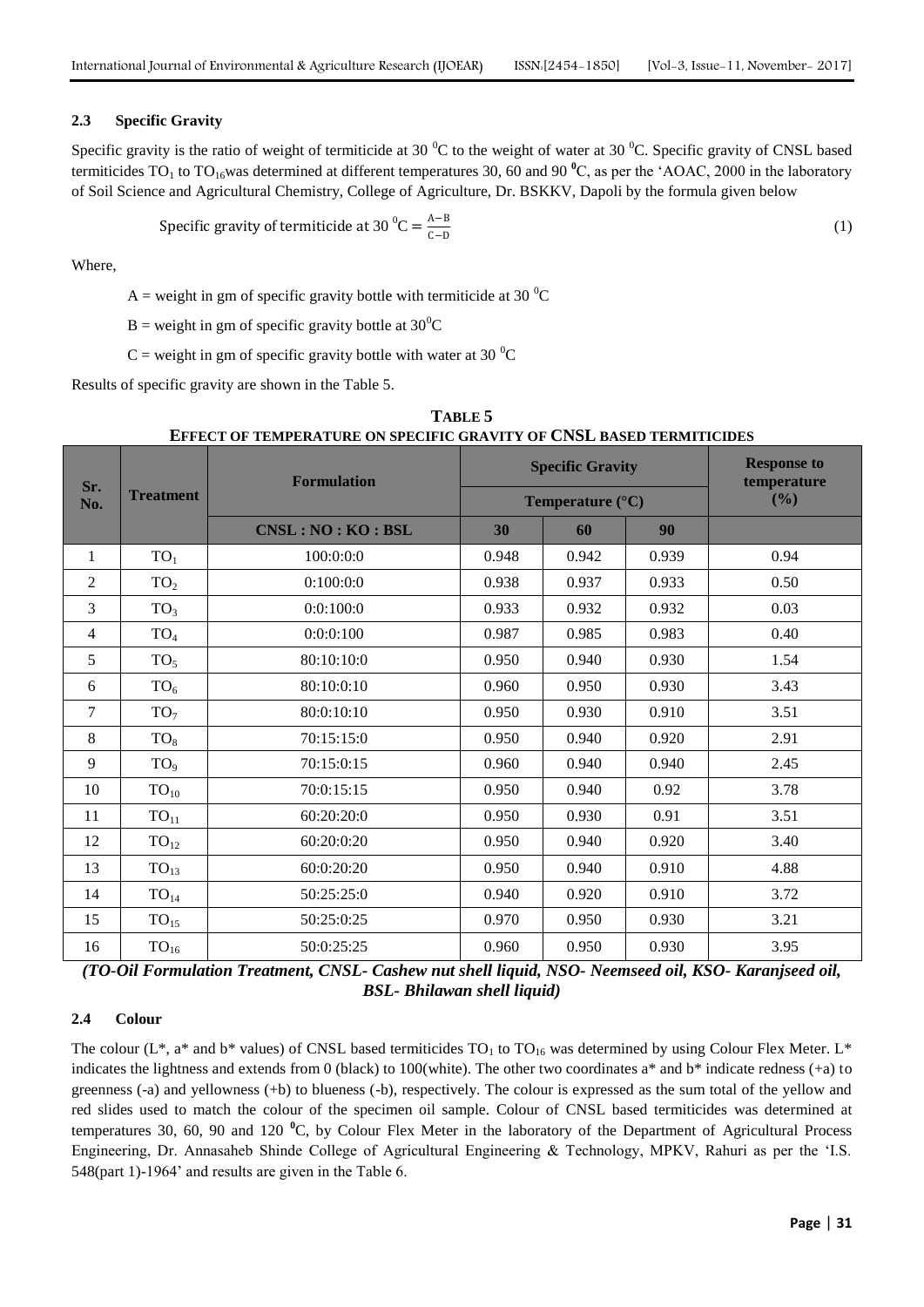| <b>Treatment</b> | <b>Formulation</b><br><b>CNSL:NSO:</b>                                                               | <b>Colour difference</b><br>values at $30^0$ C |       |         | <b>Colour difference</b><br>values at $60^0$ C |       |         | <b>Colour difference</b><br>values at $90^{\circ}$ C |         | <b>Colour difference</b><br>values at $120^{\circ}$ C |          |       |         |
|------------------|------------------------------------------------------------------------------------------------------|------------------------------------------------|-------|---------|------------------------------------------------|-------|---------|------------------------------------------------------|---------|-------------------------------------------------------|----------|-------|---------|
|                  | <b>KSO:BSL</b>                                                                                       | $DL^*$                                         | Da*   | $Db*$   | $\mathbf{DL}^*$                                | $Da*$ | $Db^*$  | $DL^*$                                               | $Da*$   | $Db*$                                                 | $DL^*$   | $Da*$ | $Db*$   |
| TO <sub>1</sub>  | 100:0:0:0                                                                                            | $-72.49$                                       | 0.85  | $-2.26$ | $-72.40$                                       | 0.72  | $-2.15$ | $-72.59$                                             | 0.52    | $-2.18$                                               | $-73.14$ | 0.91  | $-2.59$ |
| TO <sub>2</sub>  | 0:100:0:0                                                                                            | $-71.26$                                       | 1.48  | 0.08    | $-71.34$                                       | 2.52  | 0.15    | $-71.50$                                             | 1.74    | $-0.12$                                               | $-72.53$ | 5.70  | 1.11    |
| TO <sub>3</sub>  | 0:0:100:0                                                                                            | $-63.15$                                       | 11.65 | 13.06   | $-60.67$                                       | 10.13 | 17.01   | $-58.74$                                             | 9.44    | 19.68                                                 | $-68.61$ | 10.75 | 13.47   |
| TO <sub>4</sub>  | 0:0:0:100                                                                                            | $-72.36$                                       | 0.44  | $-2.35$ | $-72.79$                                       | 0.46  | $-2.31$ | $-72.53$                                             | 0.49    | $-2.35$                                               | $-73.09$ | 0.59  | $-2.57$ |
| TO <sub>5</sub>  | 80:10:10:0                                                                                           | $-73.36$                                       | 1.13  | $-1.94$ | $-72.93$                                       | 1.19  | $-2.06$ | $-73.52$                                             | 1.48    | $-2.04$                                               | $-73.25$ | 1.58  | $-2.01$ |
| TO <sub>6</sub>  | 80:10:0:10                                                                                           | $-73.39$                                       | 0.84  | $-1.76$ | $-73.38$                                       | 0.69  | $-1.34$ | $-73.35$                                             | 0.68    | $-1.75$                                               | $-73.40$ | 1.43  | $-2.46$ |
| TO <sub>7</sub>  | 80:0:10:10                                                                                           | $-72.94$                                       | 1.47  | $-2.10$ | $-72.95$                                       | 1.27  | $-2.26$ | $-72.73$                                             | 1.91    | $-2.50$                                               | $-72.46$ | 1.81  | $-2.70$ |
| TO <sub>8</sub>  | 70:15:15:0                                                                                           | $-72.29$                                       | 0.48  | $-2.55$ | $-72.42$                                       | 0.45  | $-2.88$ | $-72.43$                                             | 0.29    | $-2.93$                                               | $-72.60$ | 0.86  | $-3.16$ |
| TO <sub>9</sub>  | 70:15:0:15                                                                                           | $-71.99$                                       | 0.80  | $-3.33$ | $-72.19$                                       | 0.81  | $-3.11$ | $-72.17$                                             | 0.59    | $-2.80$                                               | $-72.29$ | 0.61  | $-2.88$ |
| $TO_{10}$        | 70:0:15:15                                                                                           | $-72.14$                                       | 0.86  | $-2.88$ | $-72.03$                                       | 0.61  | $-2.94$ | $-72.26$                                             | 0.58    | $-3.10$                                               | $-72.19$ | 0.35  | $-2.99$ |
| TO <sub>11</sub> | 60:20:20:0                                                                                           | $-71.46$                                       | 0.50  | $-2.73$ | $-71.72$                                       | 0.70  | $-2.79$ | $-71.83$                                             | 0.54    | $-2.80$                                               | $-71.65$ | 0.66  | $-2.50$ |
| TO <sub>12</sub> | 60:20:0:20                                                                                           | $-72.02$                                       | 0.66  | $-3.04$ | $-72.62$                                       | 0.56  | $-2.98$ | $-72.19$                                             | $-0.10$ | $-2.70$                                               | $-72.36$ | 0.76  | $-2.97$ |
| $TO_{13}$        | 60:0:20:20                                                                                           | $-72.15$                                       | 1.13  | $-3.37$ | $-72.35$                                       | 0.77  | $-3.33$ | $-72.34$                                             | 1.09    | $-2.85$                                               | $-72.39$ | 0.63  | $-2.60$ |
| $TO_{14}$        | 50:25:25:0                                                                                           | $-72.06$                                       | 0.33  | $-2.56$ | $-72.22$                                       | 0.28  | $-2.94$ | $-72.31$                                             | 1.06    | $-3.13$                                               | $-72.13$ | 0.60  | $-2.83$ |
| TO <sub>15</sub> | 50:25:0:25                                                                                           | $-72.48$                                       | 0.90  | $-2.91$ | $-72.27$                                       | 0.27  | $-2.50$ | $-72.70$                                             | 0.46    | $-2.94$                                               | $-72.76$ | 0.40  | $-2.71$ |
| $TO_{16}$        | 50:0:25:25                                                                                           | $-72.13$                                       | 0.96  | $-3.11$ | $-72.42$                                       | 1.17  | $-3.07$ | $-72.69$                                             | 0.67    | $-3.42$                                               | $-72.65$ | 0.63  | $-3.10$ |
|                  | +DL* = Whiteness, -DL*= Blackness, +Da*= Redness, -Da*= Greenness, +Db* = Yellowness, -Db*= Blueness |                                                |       |         |                                                |       |         |                                                      |         |                                                       |          |       |         |

**TABLE 6 EFFECT OF TEMPERATURE ON COLOUR OF CNSL BASED TERMITICIDES**

*(TO - Oil Formulation Treatment, CNSL- Cashew nut shell liquid, NSO- Neemseed oil, KSO- Karanjseed oil, BSL- Bhilawan shell liquid)*

#### **III. RESULTS AND DISCUSSION**

#### **3.1 Viscosity**

Table 3 shows that viscosity of CNSL based termiticides  $TO_1$ ,  $TO_2$ ,  $TO_3$  and  $TO_4$  was 562, 89, 32 and 1070 cP, at 30 <sup>0</sup>C, respectively and found decreased to 395, 5, 4 and 422cP, respectively with increase in temperature from 30 to  $120^{\circ}$ C. The viscosity of TO<sub>4</sub> (BSL 100%) was found the highest and that of TO<sub>3</sub> (KSO 100%) the lowest among the formulations TO<sub>1</sub> to  $TO<sub>4</sub>$  (pure oils). Viscosity of  $TO<sub>2</sub>$  (NSO 100%) was found decreased by 94.38% with increase in the temperature from 30 to 120<sup>0</sup>C. Asogwa et al. (2007), Djibril et al. (2015), Bobade and Khyade (2012), and Lad et al. (2016) have also observed the similar results of viscosity of CNSL. NSO, KSO and BSL, respectively.

The viscosity of oils was reflected in formulations of termiticides  $TO<sub>5</sub>$  to  $TO<sub>16</sub>$  and observed in the range of 296 to 1070 cP in the temperature range of 30 to 120<sup>0</sup>C. The viscosity of formulation  $TO_{15}$  was the highest i.e. 838, 782, 539 and 495 cP and that of the TO<sub>14</sub> the lowest i.e. 311, 293, 267 and 234 cP at 30, 60, 90 and 120  $^{\circ}$ C, respectively among all termiticides. All the oils melt at higher temperatures therefore the viscosity of termiticides was found decreased with increasing temperature from 30 to  $120^{\circ}$ C.

#### **3.2 Refractive Index**

Table 4 shows that among the formulations  $TO_1$  to  $TO_4$  (pure oils) refractive index of termiticide  $TO_4$  (BSL) was the highest i.e. 1.526,1.510, 1.504 and 1.489 and that of  $TO_3$  (KSO)the lowest i.e. 1.423, 1.411, 1.406 and 1.391 at the temperatures 30, 60, 90 and 120  $^0$ C, respectively. Mukhopadyaya et al. (2010), Djibril et al. (2015), Bhalerao and Sharma (2014), and Lad et al. (2016) have also observed the similar results of Refractive Index of CNSL. NSO, KSO and BSL, respectively.

Refractive index values of oils were reflected in all the termiticides from  $TO<sub>5</sub>$  to $TO<sub>16</sub>$ , Among termiticides from  $TO<sub>5</sub>$  to $TO<sub>16</sub>$ , refractive index of termiticide  $TO_6$  was the highest, i.e. 1.510, 1.504, 1.499 and 1.469 and that of  $TO_{14}$  the lowest i.e. 1.479, 1.472, 1.465 and 1.434, at 30, 60, 90 and 120 $\rm{^0C}$  temperatures, respectively. The refractive index values of all the termiticides were found the highest at 30  $\rm{^0C}$  and then decreased with increase in the temperature from 30 to 120  $\rm{^0C}$ .

#### **3.3 Specific Gravity**

Table 5 shows that among the formulations  $TO_1$  to  $TO_4$  (pure oils), the specific gravity of  $TO_4(BSL)$  was the highest i.e. 0.987, 0.985 and 0.983 and that of TO<sub>3</sub> (KSO) the lowest i.e. 0.933, 0.932 and 0.932 at the temperatures 30, 60 and 90 <sup>o</sup>C, respectively. Asogwa et al. (2007), Djibril et al. (2015), Bobade and Khyade (2012), and Chopra and Chopra (1956) have also observed the similar results of specific gravity of CNSL. NSO, KSO and BSL, respectively.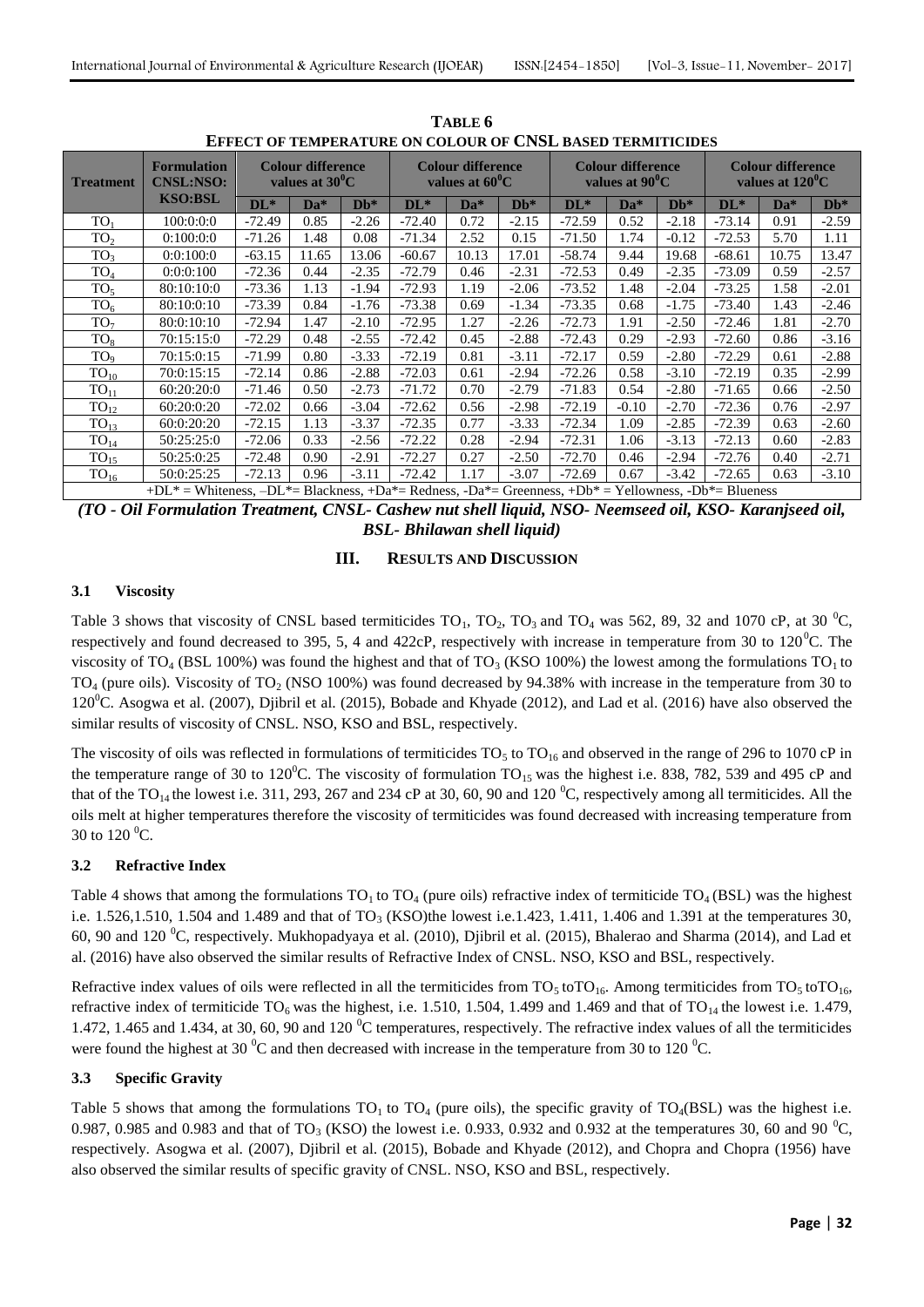Among termiticides from  $TO_5$  to  $TO_{16}$ , the specific gravity values of the  $TO_{15}$  were found the highest i.e. 0.970, 0.950, and 0.930 and that of TO<sub>14</sub> the lowest i.e.0.940, 0.920 and 0.910. The specific gravity of all the formulations from TO<sub>1</sub> to TO<sub>16</sub> was found decreased with increase in the temperature from 30 to 90  $^{\circ}$ C. With increase in temperature the molecules of oils intermiticides melted due to which its specific gravity was decreased.

#### **3.4 Colour**

Table 6 shows that the DL\*(+ whiteness and –blackness) values of all the termiticides (TO<sub>5</sub> to TO<sub>16</sub>) were negative showing colour darkness (blackness). The TO<sub>3</sub> (KSO) was having the least darkness values  $(-63.15)$  among all the oil formulated termiticides and it was seconded by TO<sub>2</sub> (NSO) (-71.26) at 30 <sup>o</sup>C. DL\* value was decreased in TO<sub>3</sub> (KSO) initially when heated from 30 to 90  $\rm{^0C}$  and then found increased at 120  $\rm{^0C}$ . Darkness value of TO<sub>1</sub>, TO<sub>2</sub> and TO<sub>4</sub> were increased with increase in temperature from 30 to 120  $^{\circ}$ C. The Da<sup>\*</sup>(+ redness and – greenness) value of CNSL, NSO and BSL and all oil formulations was less green whereas that of KSO it was 11.65 i.e. reddish. This value of CNSL was observed decreased, of NSO increased and of BSL slightly increased while that of KSO it was increased with increase in temperature from 30 to  $120^0C$ .

The Db\* (+yellowness and – blueness) value of CNSL, NSO and BSL and all oil formulated termiticides was bluish whereas that of KSO it was (11.06) yellowish. With increase in temperature from 30 to 120 degree Celsius, the yellowness of KSO was increased (from 11.06 to 19.68), blueness of NSO slightly increased and that of CNSL and BSL blueness was increased. The reflection of colour values of oils is clearly observed in all the oil formulated termiticides with slight differences at the temperatures from 30 to 120  $^{0}$ C. Asogwa et al. (2007), Djibril et al. (2015), Bobade and Khyade (2012), and Chopra and Chopra (1956) have also observed the similar results of colour values of CNSL, NSO, KSO and BSL, respectively.

#### **IV. SUMMARY AND CONCLUSIONS**

Four oils: Cashew nut shell liquid (50, 60, 70, 80, 100), Neemseed oil (10, 15, 20, 25, 100), Karanjseed oil (10, 15, 20, 25, 100) and Bhilawan shell liquid (10, 15, 20, 25, 100) were used to make CNSL based termiticide. Effect of temperature on viscosity, refractive index, specific gravity and colour of termiticide formulations was studied and conclusions were drawn as below:

- Viscosity refractive index and specific gravity of CNSL based termiticide was found decreased with increase in temperature from 30 to  $120^{\circ}$ C.
- Colour of CNSL based termiticide became darker when heated from 30 to 120 $^{\circ}$ C.
- CNSL based termiticides were oil based therefore the properties of oils were reflected in the termiticide formulations with respect to the temperature.

#### **REFERENCES**

- [1] Agrawal A., R. S. Pandey and B. Sharma. 2010. Water Pollution with special reference to pesticide contamination in India. *J.Water Reso. and Protection*, 2: 432-448.
- [2] Behrens, R. 1996. Cashew as an agroforestry crop. Tropical Agriculture (9). MargrafVerlag. Weikersheim, Germany.
- [3] CEPC. 2012. About Cashew nut shell liquid statistics. Cashew nut Exports Promotion Council of India.
- [4] CEPC. 2015. About Cashew and Cocoa-statistics. Cashew nut Exports Promotion Council of India.
- [5] Chang, S. T., S. S. Cheng and S. Y. Wang. 2001. Antitermitic activity of essential oils and components from tawania (*Taiwaniacryptomeriodes*). *J. of Chem. Ecol*, 27:717-724.
- [6] DACFW. 2016. Directorate of Economics and Statistics. Dept. of Agriculture and Cooperation & Farmer's Welfare (Hort. Div.). Top ten cashewnut producing states of India: 2012-13. http://eands.dacnet.nic.in/ Publication12-12-13/
- [7] EN 118. 2005. *European Committee for Standardization*. Wood preservatives- determination of toxic values action against *Reticulitermes* species (European Termites): 17-118.
- [8] http:[//www.cashewinfo.com.](http://www.cashewinfo.com./)
- [9] Kamble, K. J., N. J. Thakor, S. P. Sonawane and S. B. Swami. 2016. A review on need of using CNSL, Neemseed oil, Karanj oil and BSL in agriculture for safe environment. *IJPARET*, 4(9):98-109.
- [10] Kamble, K. J., N. J. Thakor, S. P. Sonawane and A. A. Sawant. 2016. Review on need of utilization of biopesticides in agriculture for safe environment. *IJETSR*; (8) :6-13.
- [11] Mahadevappa, H., K. Kempaiah, S. S. Martin and K. S. Girish. 2012. Emerging Roles of Anacardic Acid and Its Derivatives: A Pharmacological Overview. Basic & Clinical Pharmacology & Toxicology, Nordic Pharmacological Society.110(2): 122-132.